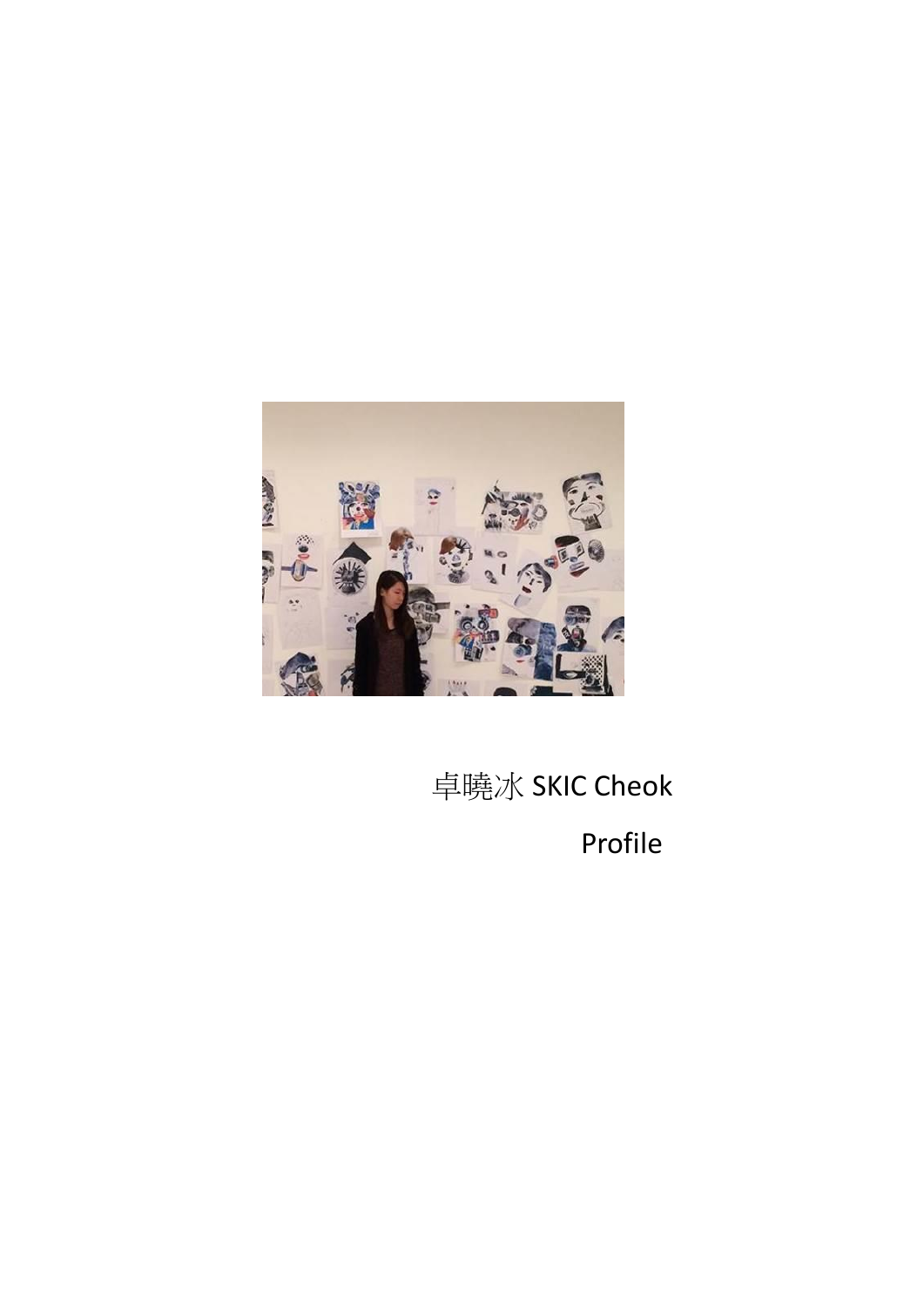個人簡歷:

 作品媒材主要為水彩和油畫。 她自小便愛幻想,認為所繪畫的東西都能成真。 但她現在知道,能讓一切成真的,不是 "繪畫",是"堅持"。

Personal resume:

 Works mainly on watercolor and oil paintings. loved daydreaming and with a believe that what she draw will become true since childhood and now she realizes that not by drawings could make anything comes true, but to persevere with what she does.

## Education 教育

2018 Institute for Tourism Studies with Certificate in Art Administration 藝術行政證書課程 - 旅遊學院

2017

School of Arts at Macao Polytechnic Institute with a Bachelor of Arts degree in Visual Arts 澳門理工學院藝術高等學校視覺藝術學士學位畢業

## Scholarships Awarded 獎學金

2013-2015 Scholarship for Outstanding Academic Achievement Principals Recommendation Scholarship – General

2015-2017 Principals Recommendation Scholarship – General (renewed)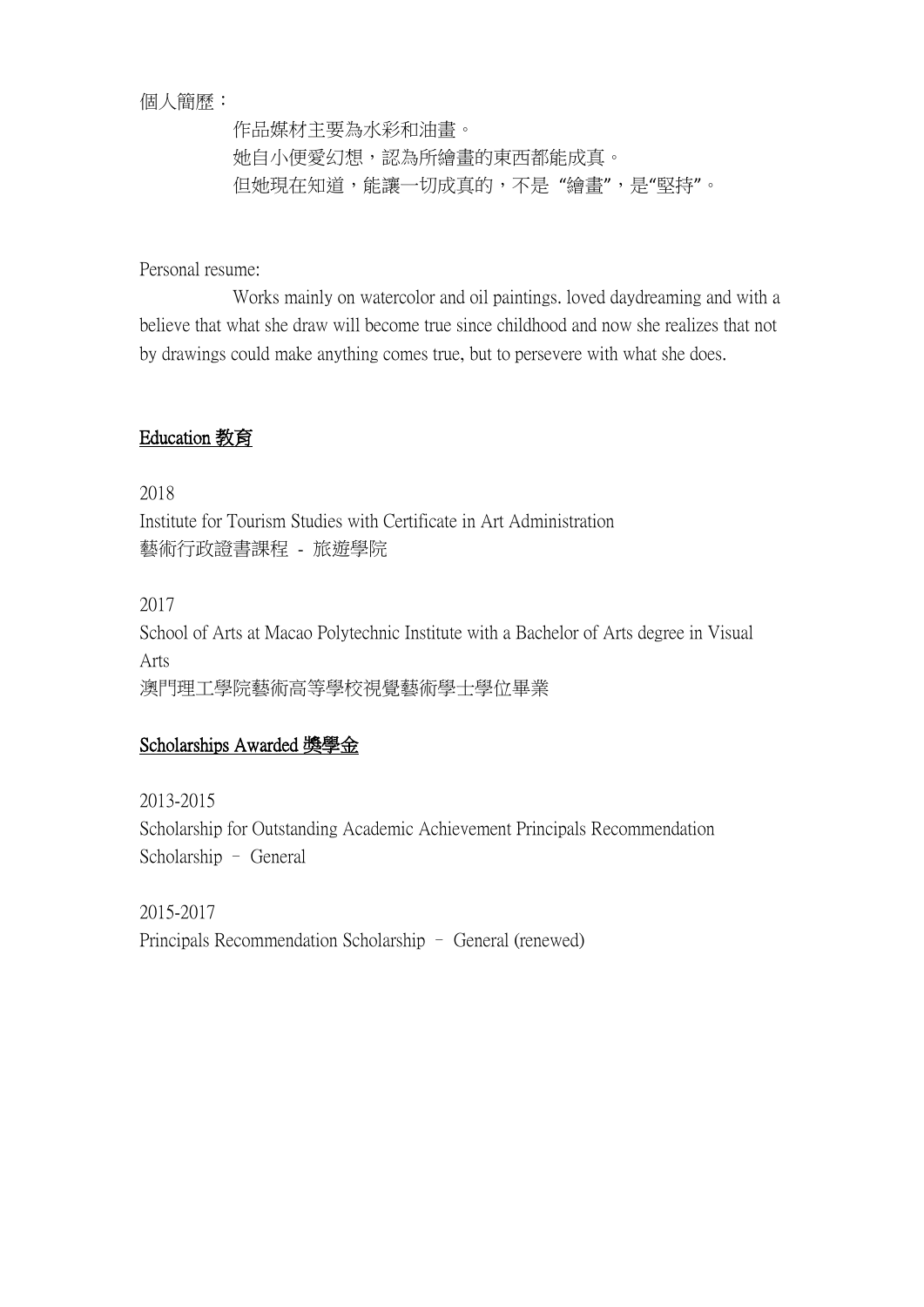#### Exhibitions 展覽

2015 Starting Line, Find Art, Macau China 尋藝會起跑線, 中國澳門

Autumn Salon 2015, AFA Macau, Macau China 全藝社秋季沙龍 2015, 中國澳門

2016 Mini Game 2016, Find Art, Macau China 尋藝會"Mini Game 2016", 中國澳門

#### 2017

Young Art Taipei 2017, Taiwan Taipei YAT 台北國際當代藝術博覽會 2017, 台灣台北

Filochild, Art Exhibition by Yolanda Kog and SKIC Cheok, Find Art, Macau China 尋藝會"孩子的哲學——郝元春、卓曉冰雙人作品展", 中國澳門

Autumn Salon 2017, AFA Macau, Macau China 全藝社秋季沙龍 2017, 中國澳門

Orient Foundation Art Award 2017 (Selected), Macau China 東方基金會藝術獎(入選), 中國澳門

Mini Game 2017, Find Art, Macau China 尋藝會"Mini Game 2017", 中國澳門

2018 Art Formosa 2018, Taiwan Taipei 福爾摩沙國際藝術博覽會 2018, 台灣台北

Autumn Salon 2018, AFA Macau, Macau China 全藝社秋季沙龍 2018, 中國澳門

6075 Macau Hotel Art Fair, Chiu Yeng Culture, Macau China 6075 澳門酒店藝術博覽會, 超盈文化, 中國澳門